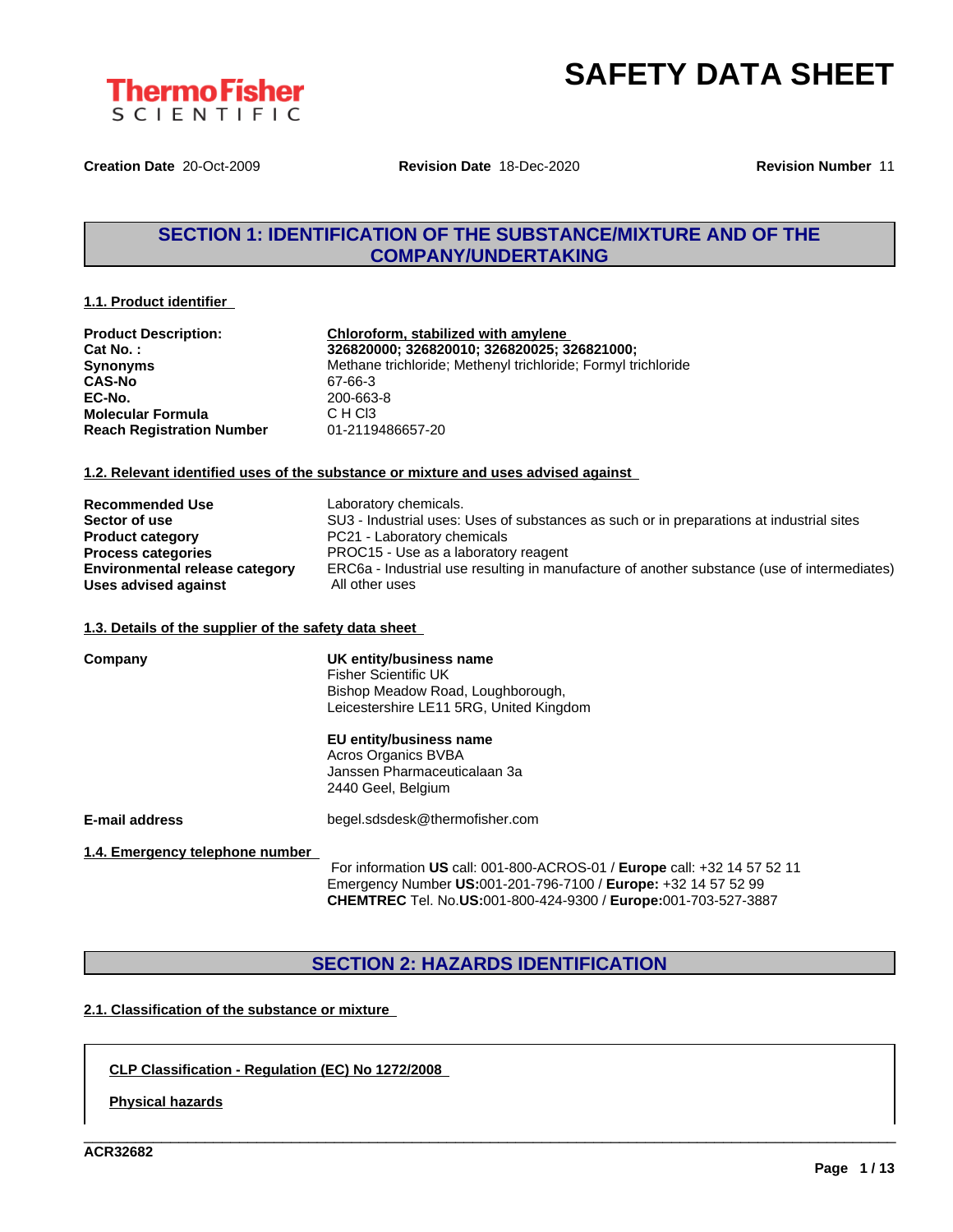## \_\_\_\_\_\_\_\_\_\_\_\_\_\_\_\_\_\_\_\_\_\_\_\_\_\_\_\_\_\_\_\_\_\_\_\_\_\_\_\_\_\_\_\_\_\_\_\_\_\_\_\_\_\_\_\_\_\_\_\_\_\_\_\_\_\_\_\_\_\_\_\_\_\_\_\_\_\_\_\_\_\_\_\_\_\_\_\_\_\_\_\_\_\_ **Chloroform, stabilized with amylene Revision Date** 18-Dec-2020

Based on available data, the classification criteria are not met

#### **Health hazards**

Acute oral toxicity Category 4 (H302) Acute Inhalation Toxicity - Vapors Category 3 (H331) Skin Corrosion/Irritation Category 2 (H315)<br>
Serious Eye Damage/Eye Irritation Category 2 (H319) Serious Eye Damage/Eye Irritation Carcinogenicity Carcinogenicity Category 2 (H351)<br>
Reproductive Toxicity Category 2 (H361d Specific target organ toxicity - (single exposure) Category 3 (H336) Specific target organ toxicity - (repeated exposure) Category 1 (H372)

#### **Environmental hazards**

Based on available data, the classification criteria are not met

*Full text of Hazard Statements: see section 16*



#### **Signal Word Danger**

#### **Hazard Statements**

- H302 Harmful if swallowed
- H331 Toxic if inhaled
- H315 Causes skin irritation
- H319 Causes serious eye irritation
- H336 May cause drowsiness or dizziness
- H351 Suspected of causing cancer
- H361d Suspected of damaging the unborn child
- H372 Causes damage to organs through prolonged or repeated exposure

#### **Precautionary Statements**

P304 + P340 - IF INHALED: Remove victim to fresh air and keep at rest in a position comfortable for breathing P311 - Call a POISON CENTER or doctor/physician

P302 + P352 - IF ON SKIN: Wash with plenty of soap and water

P305 + P351 + P338 - IF IN EYES: Rinse cautiously with water for several minutes. Remove contact lenses, if present and easy to do. Continue rinsing

P280 - Wear protective gloves/protective clothing/eye protection/face protection

#### **Additional EU labelling**

For use in industrial installations only

#### **2.3. Other hazards**

Substance is not considered persistent, bioaccumulative and toxic (PBT) / very persistent and very bioaccumulative (vPvB) Cardiac and respiratory depression

\_\_\_\_\_\_\_\_\_\_\_\_\_\_\_\_\_\_\_\_\_\_\_\_\_\_\_\_\_\_\_\_\_\_\_\_\_\_\_\_\_\_\_\_\_\_\_\_\_\_\_\_\_\_\_\_\_\_\_\_\_\_\_\_\_\_\_\_\_\_\_\_\_\_\_\_\_\_\_\_\_\_\_\_\_\_\_\_\_\_\_\_\_\_

Overexposure may cause decreased heart rate, decreased blood pressure, heart block, and cardiac failure Toxic to terrestrial vertebrates

Category 2 (H361d)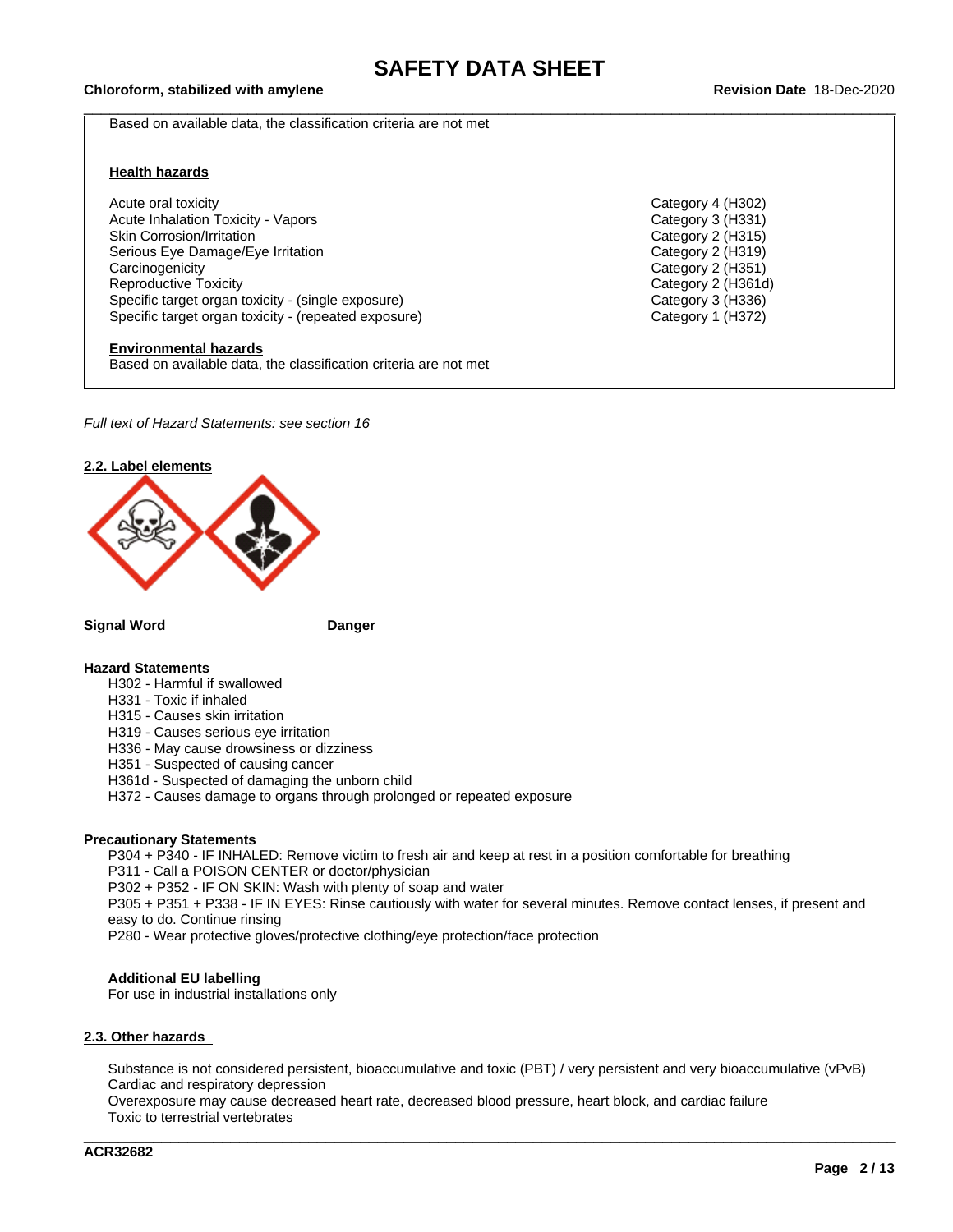## **SECTION 3: COMPOSITION/INFORMATION ON INGREDIENTS**

#### **3.1. Substances**

| <b>Component</b> | <b>CAS-No</b> | EC-No.            | Weight % | CLP Classification - Regulation (EC) No<br>1272/2008                                                                                                                   |
|------------------|---------------|-------------------|----------|------------------------------------------------------------------------------------------------------------------------------------------------------------------------|
| Chloroform       | 67-66-3       | 200-663-8         | >99      | Acute Tox. 4 (H302)<br>Acute Tox. 3 (H331)<br>Skin Irrit. 2 (H315)<br>Eye Irrit. 2 (H319)<br>STOT SE 3 (H336)<br>Carc. 2 (H351)<br>Repr. 2 (H361d)<br>STOT RE 1 (H372) |
| 1-Pentene        | 109-67-1      | EEC No. 203-694-5 | 0.01     | Flam. Lig. 1 (H224)<br>Asp. Tox. 1 (H304)<br>Aquatic Chronic 3 (H412)                                                                                                  |

| Component  | <b>Specific concentration limits</b><br>(SCL's) | <b>M-Factor</b> | <b>Component notes</b> |
|------------|-------------------------------------------------|-----------------|------------------------|
| Chloroform | $2: C \geq 5\%$<br>RE 2<br>31 U                 |                 |                        |

#### **Note**

Amylene is used as a stabilizer, but there is evidence that it may not prevent phosgene generation.Chloroform stabilized with amylene should be tested for phosgene content.

| <b>Reach Registration Number</b> | 01-2119486657-20 |
|----------------------------------|------------------|

#### *Full text of Hazard Statements: see section 16*

## **SECTION 4: FIRST AID MEASURES**

#### **4.1. Description of first aid measures**

| <b>General Advice</b>                                            | Show this safety data sheet to the doctor in attendance. Immediate medical attention is<br>required.                                                                                                                                                                                                                                    |
|------------------------------------------------------------------|-----------------------------------------------------------------------------------------------------------------------------------------------------------------------------------------------------------------------------------------------------------------------------------------------------------------------------------------|
| <b>Eye Contact</b>                                               | Rinse immediately with plenty of water, also under the eyelids, for at least 15 minutes. In<br>the case of contact with eyes, rinse immediately with plenty of water and seek medical<br>advice.                                                                                                                                        |
| <b>Skin Contact</b>                                              | Wash off immediately with plenty of water for at least 15 minutes. Immediate medical<br>attention is required.                                                                                                                                                                                                                          |
| Ingestion                                                        | Do NOT induce vomiting. Call a physician or poison control center immediately.                                                                                                                                                                                                                                                          |
| <b>Inhalation</b>                                                | Remove to fresh air. If not breathing, give artificial respiration. Do not use mouth-to-mouth<br>method if victim ingested or inhaled the substance; give artificial respiration with the aid of a<br>pocket mask equipped with a one-way valve or other proper respiratory medical device.<br>Immediate medical attention is required. |
| Self-Protection of the First Aider                               | Use personal protective equipment as required.                                                                                                                                                                                                                                                                                          |
| 4.2. Most important symptoms and effects, both acute and delayed |                                                                                                                                                                                                                                                                                                                                         |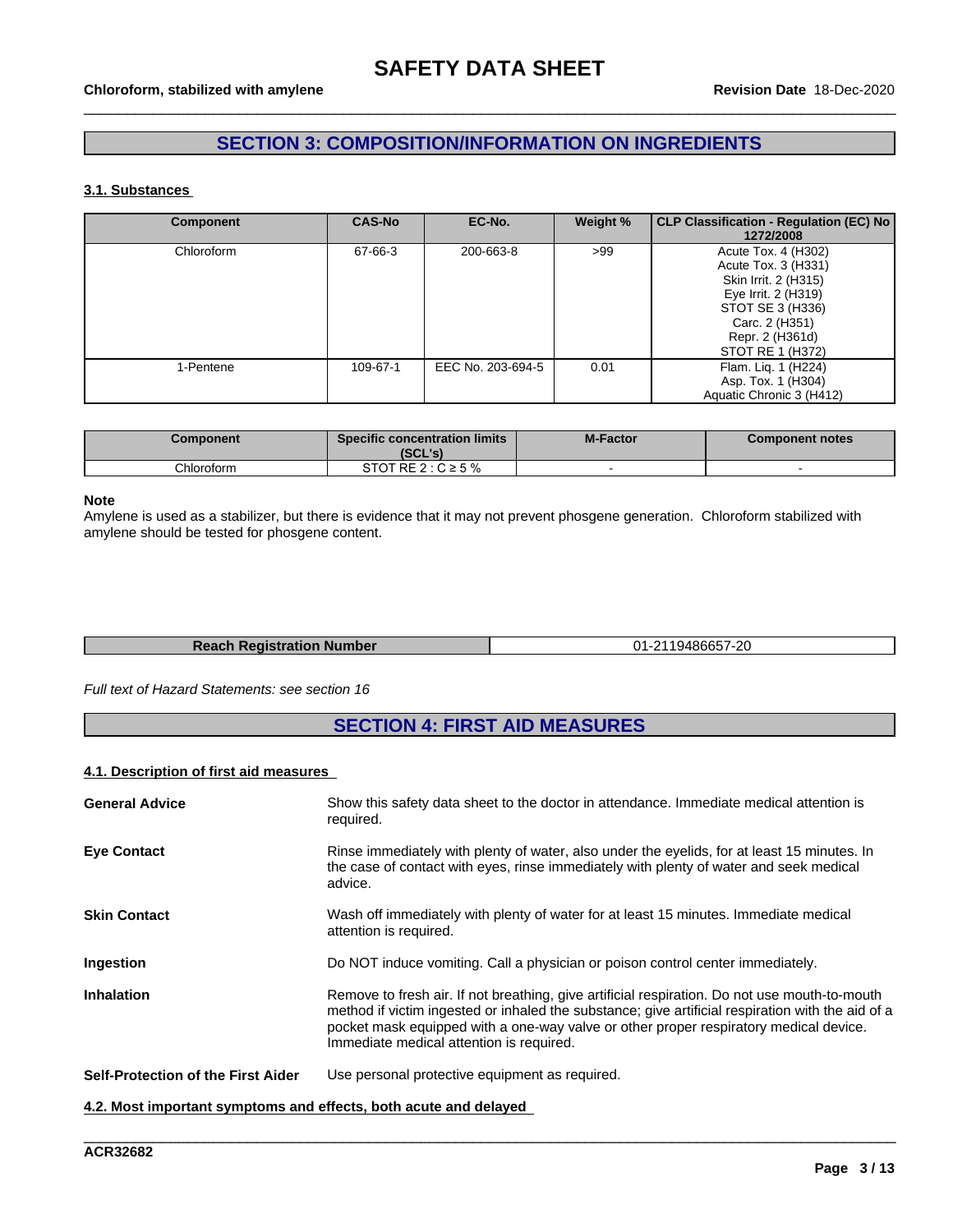. Symptoms of overexposure are dizziness, headache, tiredness, nausea, unconsciousness, cessation of breathing: Causes central nervous system depression

#### **4.3. Indication of any immediate medical attention and special treatment needed**

**Notes to Physician** Treat symptomatically. Signs of overdose include stupor and respiratory depression. Symptoms may be delayed.

## **SECTION 5: FIREFIGHTING MEASURES**

#### **5.1. Extinguishing media**

#### **Suitable Extinguishing Media**

Substance is nonflammable; use agent most appropriate to extinguish surrounding fire.

#### **Extinguishing media which must not be used for safety reasons** No information available.

## **5.2. Special hazards arising from the substance or mixture**

Non-combustible, substance itself does not burn but may decompose upon heating to produce corrosive and/or toxic fumes.

#### **Hazardous Combustion Products**

Carbon monoxide (CO), Carbon dioxide (CO2), Phosgene, Hydrogen chloride gas.

#### **5.3. Advice for firefighters**

As in any fire, wear self-contained breathing apparatus pressure-demand, MSHA/NIOSH (approved or equivalent) and full protective gear. Thermal decomposition can lead to release of irritating gases and vapors.

### **SECTION 6: ACCIDENTAL RELEASE MEASURES**

#### **6.1. Personal precautions, protective equipment and emergency procedures**

Use personal protective equipment as required. Ensure adequate ventilation. Keep people away from and upwind of spill/leak. Evacuate personnel to safe areas.

#### **6.2. Environmental precautions**

Should not be released into the environment.

#### **6.3. Methods and material for containment and cleaning up**

Soak up with inert absorbent material. Keep in suitable, closed containers for disposal.

#### **6.4. Reference to other sections**

Refer to protective measures listed in Sections 8 and 13.

## **SECTION 7: HANDLING AND STORAGE**

#### **7.1. Precautions for safe handling**

Wear personal protective equipment/face protection. Do not get in eyes, on skin, or on clothing. Use only under a chemical fume hood. Do not breathe mist/vapors/spray. Do not ingest. If swallowed then seek immediate medical assistance.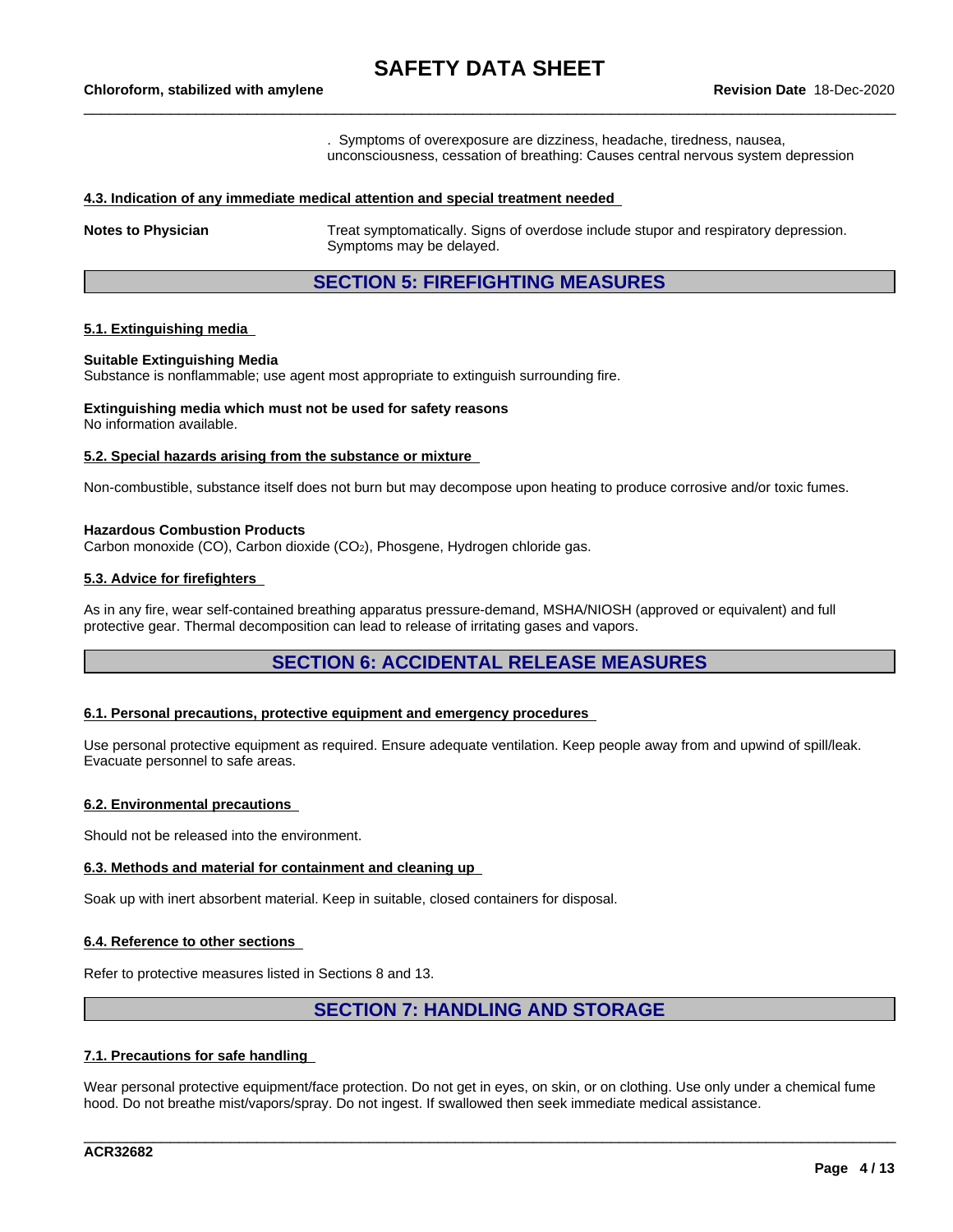## \_\_\_\_\_\_\_\_\_\_\_\_\_\_\_\_\_\_\_\_\_\_\_\_\_\_\_\_\_\_\_\_\_\_\_\_\_\_\_\_\_\_\_\_\_\_\_\_\_\_\_\_\_\_\_\_\_\_\_\_\_\_\_\_\_\_\_\_\_\_\_\_\_\_\_\_\_\_\_\_\_\_\_\_\_\_\_\_\_\_\_\_\_\_ **Chloroform, stabilized with amylene Revision Date** 18-Dec-2020

#### **Hygiene Measures**

Handle in accordance with good industrial hygiene and safety practice.

#### **7.2. Conditions for safe storage, including any incompatibilities**

Keep containers tightly closed in a dry, cool and well-ventilated place. Protect from direct sunlight. Store under an inert atmosphere. Protect from moisture.

#### **Technical Rules for Hazardous Substances (TRGS) 510 Storage Class (LGK) (Germany)** Class 6.1C

#### **7.3. Specific end use(s)**

Use in laboratories

### **SECTION 8: EXPOSURE CONTROLS/PERSONAL PROTECTION**

#### **8.1. Control parameters**

#### **Exposure limits**

List source(s): **EU** - Commission Directive (EU) 2019/1831 of 24 October 2019 establishing a fifth list ofindicative occupational exposure limit values pursuant to Council Directive 98/24/EC and amending Commission Directive 2000/39/EC UK - EH40/2005 Work Exposure Limits, Third edition. Published 2018. **IRE -** 2018 Code of Practice for the Chemical Agents Regulations, Schedule 1. Published by the Health and Safety Authority

| Component  | The United Kingdom        | <b>European Union</b>          | <b>Ireland</b>                           |
|------------|---------------------------|--------------------------------|------------------------------------------|
| Chloroform | TWA: 2 ppm                | TWA: 2 ppm 8 hr                | TWA: $2$ ppm $8$ hr.                     |
|            | TWA: $9.9 \text{ mg/m}^3$ | TWA: 10 mg/m <sup>3</sup> 8 hr | TWA: $9.8 \text{ mg/m}^3 8 \text{ hr}$ . |
|            | STEL: 6 ppm               | Possibility of significant     | STEL: 6 ppm 15 min                       |
|            | STEL: 29.7 $mq/m3$        | uptake through the skin        | STEL: 29.4 mg/m <sup>3</sup> 15 min      |
|            |                           |                                | Skin                                     |

#### **Biological limit values**

This product, as supplied, does not contain any hazardous materials with biological limits established by the region specific regulatory bodies

#### **Monitoring methods**

BS EN 14042:2003 Title Identifier: Workplace atmospheres. Guide for the application and use of procedures for the assessment of exposure to chemical and biological agents.

MDHS70 General methods for sampling airborne gases and vapours

MDHS 88 Volatile organic compounds in air. Laboratory method using diffusive samplers, solvent desorption and gas chromatography

MDHS 96 Volatile organic compounds in air - Laboratory method using pumped solid sorbent tubes, solvent desorption and gas chromatography

#### **Derived No Effect Level (DNEL)** See table for values

| Route of exposure | Acute effects (local) | <b>Acute effects</b><br>(systemic) | <b>Chronic effects</b><br>(local) | <b>Chronic effects</b><br>(systemic) |
|-------------------|-----------------------|------------------------------------|-----------------------------------|--------------------------------------|
| Oral              |                       |                                    |                                   |                                      |
| Dermal            |                       |                                    |                                   | 0.94 mg/kg bw/day                    |
| <b>Inhalation</b> |                       | 333 mg/ $m3$                       | $2.5 \text{ ma/m}^3$              | $2.5 \,\mathrm{mq/m^3}$              |

\_\_\_\_\_\_\_\_\_\_\_\_\_\_\_\_\_\_\_\_\_\_\_\_\_\_\_\_\_\_\_\_\_\_\_\_\_\_\_\_\_\_\_\_\_\_\_\_\_\_\_\_\_\_\_\_\_\_\_\_\_\_\_\_\_\_\_\_\_\_\_\_\_\_\_\_\_\_\_\_\_\_\_\_\_\_\_\_\_\_\_\_\_\_

**Predicted No Effect Concentration** See values below. **(PNEC)**

| <b>Fresh water</b>          | $0.146$ mg/l |
|-----------------------------|--------------|
| <b>Fresh water sediment</b> | $0.45$ mg/kg |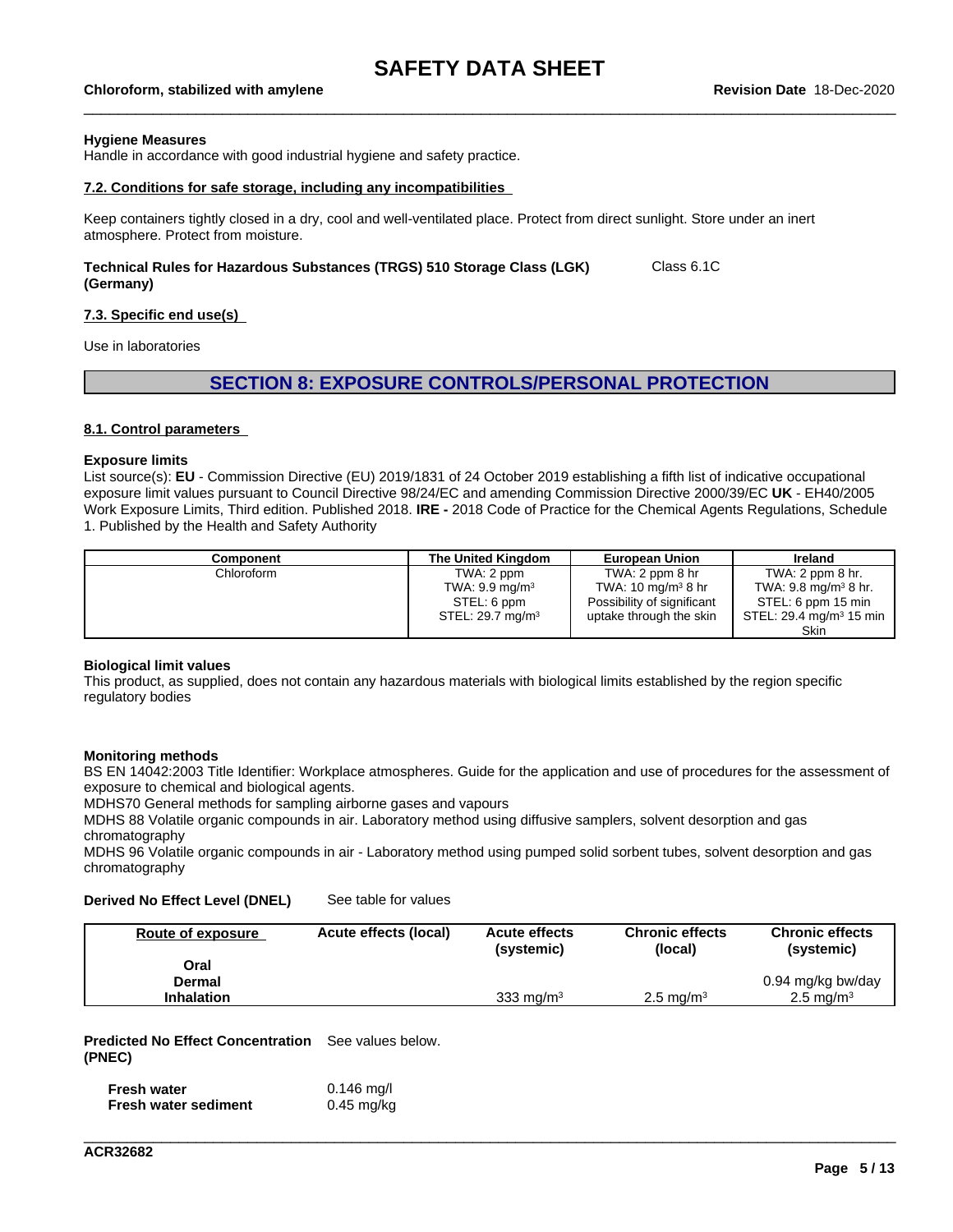| <b>Marine water</b>          | $0.015$ mg/l |
|------------------------------|--------------|
| <b>Marine water sediment</b> | $0.09$ mg/kg |
| <b>Water Intermittent</b>    | $0.133$ mg/l |
| Microorganisms in sewage     | $0.048$ mg/l |
| treatment                    |              |
| Soil (Agriculture)           | $0.56$ mg/kg |

#### **8.2. Exposure controls**

#### **Engineering Measures**

Use only under a chemical fume hood. Ensure adequate ventilation, especially in confined areas. Ensure that eyewash stations and safety showers are close to the workstation location.

Wherever possible, engineering control measures such as the isolation or enclosure of the process, the introduction of process or equipment changes to minimise release or contact, and the use of properly designed ventilation systems, should be adopted to control hazardous materials at source

| Personal protective equipment<br><b>Eye Protection</b> |                                           | Goggles (European standard - EN 166) |                                         |                                                                                                     |
|--------------------------------------------------------|-------------------------------------------|--------------------------------------|-----------------------------------------|-----------------------------------------------------------------------------------------------------|
| <b>Hand Protection</b>                                 |                                           | Protective gloves                    |                                         |                                                                                                     |
| <b>Glove material</b><br>Viton $(R)$                   | <b>Breakthrough time</b><br>> 480 minutes | <b>Glove thickness</b>               | <b>EU standard</b><br>Level 6<br>EN 374 | Glove comments<br>As tested under EN374-3 Determination of<br>Resistance to Permeation by Chemicals |
| Neoprene<br>Butyl rubber                               | $<$ 25 minutes<br>$<$ 15 minutes          | $0.45$ mm<br>$0.35$ mm               |                                         |                                                                                                     |

**Skin and body protection** Long sleeved clothing

Inspect gloves before use.

Please observe the instructions regarding permeability and breakthrough time which are provided by the supplier of the gloves. (Refer to manufacturer/supplier for information)

Ensure gloves are suitable for the task: Chemical compatability, Dexterity, Operational conditions, User susceptibility, e.g. sensitisation effects, also take into consideration the specific local conditions under which the product is used, such as the danger of cuts, abrasion.

Remove gloves with care avoiding skin contamination.

| <b>Respiratory Protection</b> | When workers are facing concentrations above the exposure limit they must use<br>appropriate certified respirators.<br>To protect the wearer, respiratory protective equipment must be the correct fit and be used<br>and maintained properly                                                                              |
|-------------------------------|----------------------------------------------------------------------------------------------------------------------------------------------------------------------------------------------------------------------------------------------------------------------------------------------------------------------------|
| Large scale/emergency use     | Use a NIOSH/MSHA or European Standard EN 136 approved respirator if exposure limits<br>are exceeded or if irritation or other symptoms are experienced<br><b>Recommended Filter type:</b> low boiling organic solvent Type AX Brown conforming to<br>EN371                                                                 |
| Small scale/Laboratory use    | Use a NIOSH/MSHA or European Standard EN 149:2001 approved respirator if exposure<br>limits are exceeded or if irritation or other symptoms are experienced.<br>Recommended half mask:- Valve filtering: EN405; or; Half mask: EN140; plus filter, EN<br>141<br>When RPE is used a face piece Fit Test should be conducted |

**Environmental exposure controls** Prevent product from entering drains.

## **SECTION 9: PHYSICAL AND CHEMICAL PROPERTIES**

\_\_\_\_\_\_\_\_\_\_\_\_\_\_\_\_\_\_\_\_\_\_\_\_\_\_\_\_\_\_\_\_\_\_\_\_\_\_\_\_\_\_\_\_\_\_\_\_\_\_\_\_\_\_\_\_\_\_\_\_\_\_\_\_\_\_\_\_\_\_\_\_\_\_\_\_\_\_\_\_\_\_\_\_\_\_\_\_\_\_\_\_\_\_

#### **9.1. Information on basic physical and chemical properties**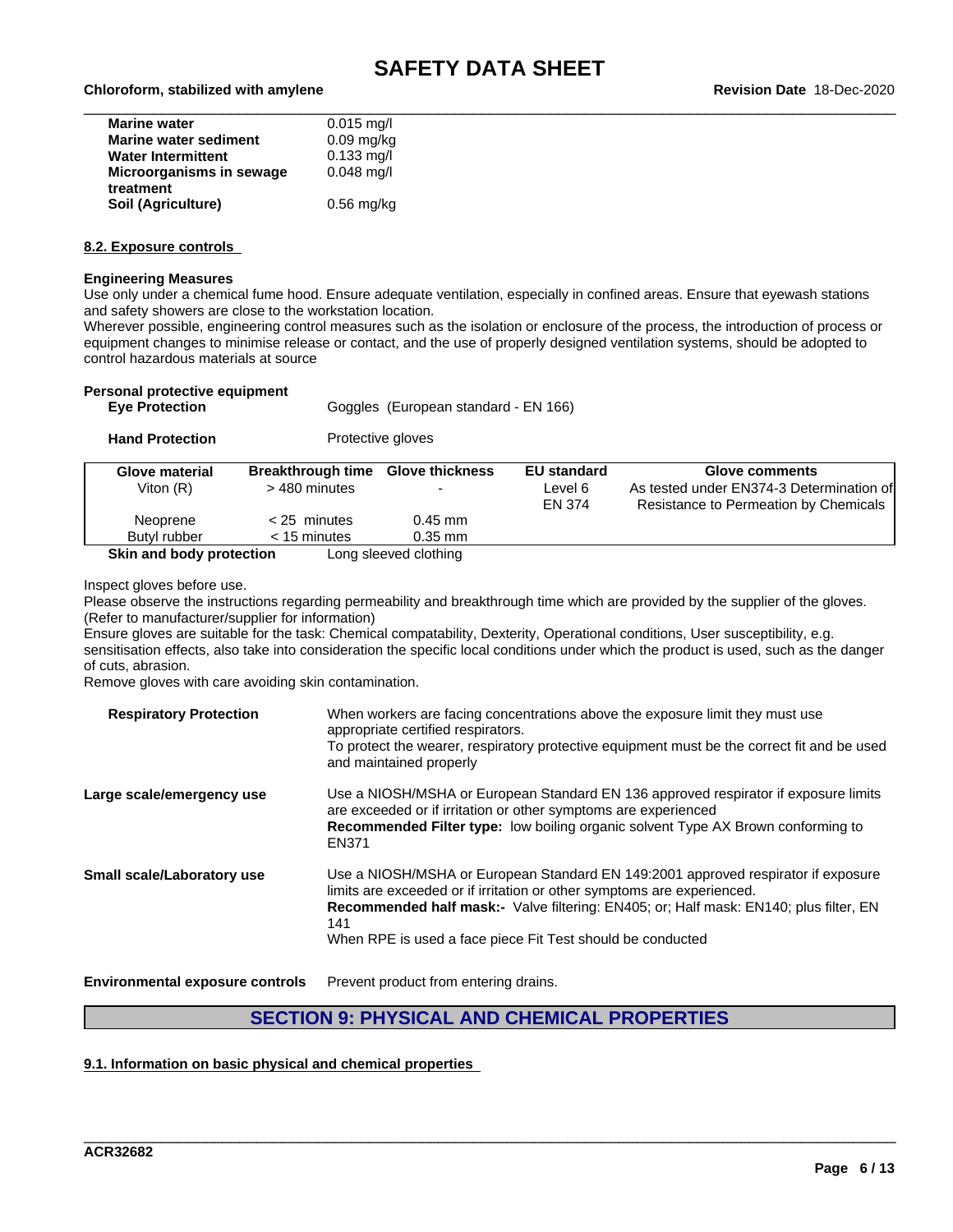| <b>Revision Date 18-Dec-2020</b> |  |
|----------------------------------|--|
|----------------------------------|--|

| <b>Physical State</b>                          | Liquid                        |                                          |
|------------------------------------------------|-------------------------------|------------------------------------------|
| Appearance                                     | Colorless                     |                                          |
| Odor                                           | aromatic sweet                |                                          |
| <b>Odor Threshold</b>                          | No data available             |                                          |
| <b>Melting Point/Range</b>                     | $-63$ °C / $-81.4$ °F         |                                          |
| <b>Softening Point</b>                         | No data available             |                                          |
| <b>Boiling Point/Range</b>                     | 61 °C / 141.8 °F              |                                          |
| <b>Flammability (liquid)</b>                   | No data available             |                                          |
| <b>Flammability (solid,gas)</b>                | Not applicable                | Liquid                                   |
| <b>Explosion Limits</b>                        | No data available             |                                          |
| <b>Flash Point</b>                             | No information available      | <b>Method -</b> No information available |
| <b>Autoignition Temperature</b>                | No data available             |                                          |
| <b>Decomposition Temperature</b>               | No data available             |                                          |
| рH                                             | No information available      |                                          |
| <b>Viscosity</b>                               | 0.56 mPa s at 20 $^{\circ}$ C |                                          |
| <b>Water Solubility</b>                        | 8 g/L (20°C)                  |                                          |
| Solubility in other solvents                   | No information available      |                                          |
| <b>Partition Coefficient (n-octanol/water)</b> |                               |                                          |
| <b>Component</b>                               | log Pow                       |                                          |
| Chloroform                                     | $\overline{2}$                |                                          |
| 1-Pentene                                      | 2.66                          |                                          |
| <b>Vapor Pressure</b>                          | 213 mbar @ 20 °C              |                                          |
| Density / Specific Gravity                     | 1.480                         |                                          |
| <b>Bulk Density</b>                            | Not applicable                | Liquid                                   |
| <b>Vapor Density</b>                           | No data available             | $(Air = 1.0)$                            |
| <b>Particle characteristics</b>                | Not applicable (liquid)       |                                          |
| 9.2. Other information                         |                               |                                          |
| <b>Molecular Formula</b>                       | C H C <sub>13</sub>           |                                          |

| Molecular Formula       | U H UI3 |
|-------------------------|---------|
| <b>Molecular Weight</b> | 119.38  |
| <b>VOC Content(%)</b>   | 100     |

 $Chloroform, stabilized with amylene$ 

## **SECTION 10: STABILITY AND REACTIVITY**

| 10.1. Reactivity                                              | None known, based on information available                                                                |
|---------------------------------------------------------------|-----------------------------------------------------------------------------------------------------------|
| 10.2. Chemical stability                                      | Stable under normal conditions, UNSTABLE (REACTIVE) UPON DEPLETION OF<br>INHIBITOR, Light sensitive.      |
| 10.3. Possibility of hazardous reactions                      |                                                                                                           |
| <b>Hazardous Polymerization</b><br><b>Hazardous Reactions</b> | Hazardous polymerization does not occur.<br>None under normal processing.                                 |
| 10.4. Conditions to avoid                                     | Incompatible products. Heat, flames and sparks. Excess heat. Exposure to light. Protect<br>from moisture. |
| 10.5. Incompatible materials                                  | Strong oxidizing agents. Alkali metals. Aluminium. Acetone.                                               |
| 10.6. Hazardous decomposition products                        |                                                                                                           |

Carbon monoxide (CO). Carbon dioxide (CO2). Phosgene. Hydrogen chloride gas.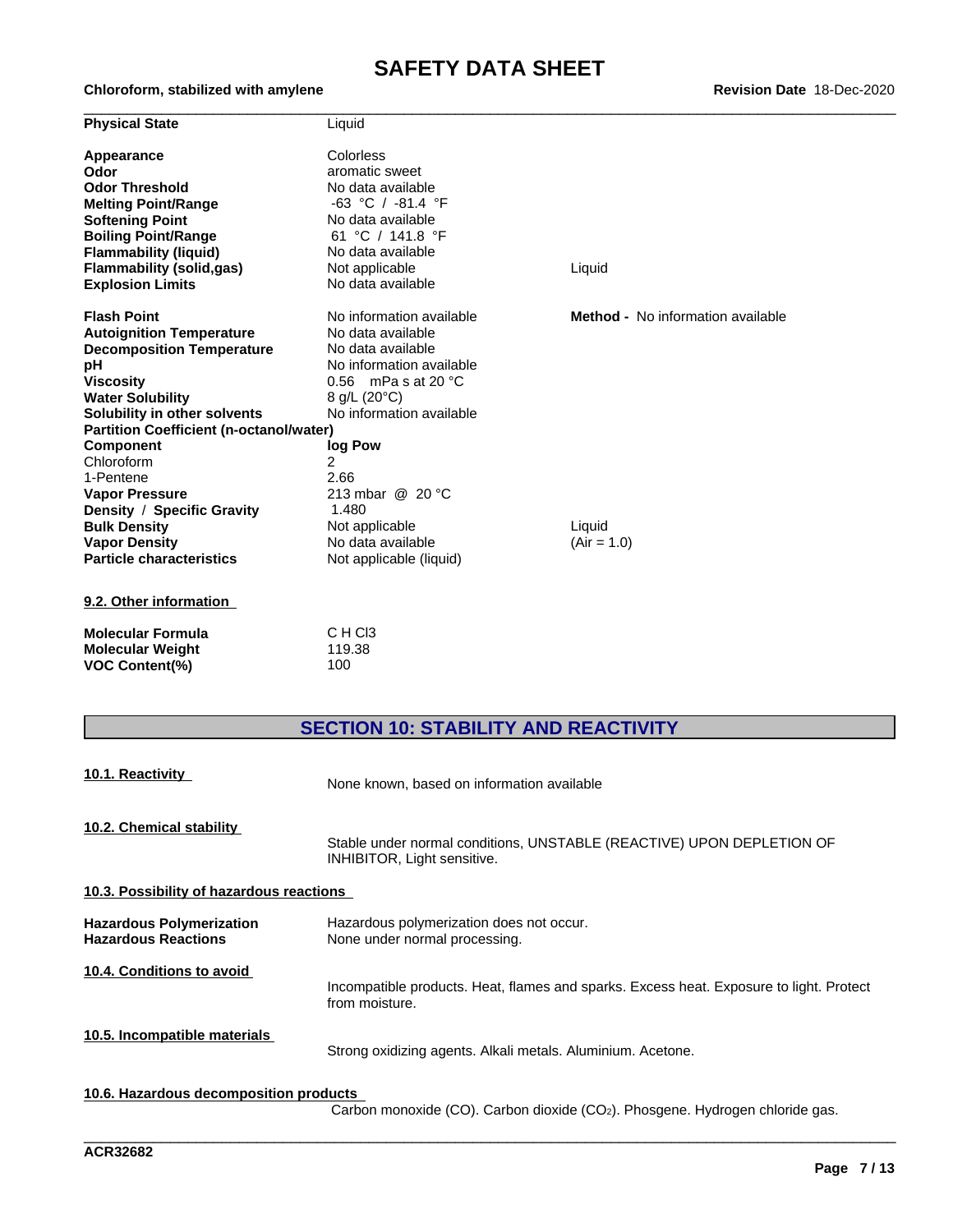## **SECTION 11: TOXICOLOGICAL INFORMATION**

### **11.1. Information on hazard classes as defined in Regulation (EC) No 1272/2008**

**Product Information**

**(a) acute toxicity;**

**Oral** Category 4 **Dermal** Based on available data, the classification criteria are not met<br> **Inhalation** Category 3 **Category 3** 

| Component  | LD50 Oral                                            | LD50 Dermal               | <b>LC50 Inhalation</b> |
|------------|------------------------------------------------------|---------------------------|------------------------|
| Chloroform | $LD50 = 695$ mg/kg (Rat)<br>$LD50 = 450$ mg/kg (Rat) | $LD50 > 20$ g/kg (Rabbit) | 47,702 mg/L (Rat) 4 h  |
| l-Pentene  | >2000 mg/kg (Rat)                                    | >2000 mg/kg (Rabbit)      |                        |

**(b) skin corrosion/irritation;** Category 2

**(c) serious eye damage/irritation;** Category 2

| (d) respiratory or skin sensitization;<br><b>Respiratory</b><br><b>Skin</b> | Based on available data, the classification criteria are not met<br>Based on available data, the classification criteria are not met |
|-----------------------------------------------------------------------------|--------------------------------------------------------------------------------------------------------------------------------------|
| (e) germ cell mutagenicity;                                                 | Based on available data, the classification criteria are not met                                                                     |
| (f) carcinogenicity;                                                        | Category 2                                                                                                                           |

The table below indicates whether each agency has listed any ingredient as a carcinogen

| Component  | $- -$<br>-- | UK | Germany | <b>IADC</b><br>יירו            |
|------------|-------------|----|---------|--------------------------------|
| Chloroform |             |    |         | $\sim$ $\sim$<br>Group<br>- ZE |

| (g) reproductive toxicity;<br><b>Reproductive Effects</b><br><b>Developmental Effects</b><br>Teratogenicity | Category 2<br>Experiments have shown reproductive toxicity effects on laboratory animals.<br>Developmental effects have occurred in experimental animals.<br>Study result . negative. |
|-------------------------------------------------------------------------------------------------------------|---------------------------------------------------------------------------------------------------------------------------------------------------------------------------------------|
| (h) STOT-single exposure;                                                                                   | Category 3                                                                                                                                                                            |
| <b>Results / Target organs</b>                                                                              | Central nervous system (CNS).                                                                                                                                                         |
| (i) STOT-repeated exposure;                                                                                 | Category 1                                                                                                                                                                            |
| <b>Study result</b><br>Route of exposure<br><b>Target Organs</b>                                            | $LOAEL = 15$ mg/kg bw/day<br>$NOAEC = 25$ mg/m <sup>3</sup><br>Inhalation<br>Liver, Kidney.                                                                                           |
| (j) aspiration hazard;                                                                                      | Based on available data, the classification criteria are not met                                                                                                                      |
| <b>Other Adverse Effects</b>                                                                                | Tumorigenic effects have been reported in experimental animals.                                                                                                                       |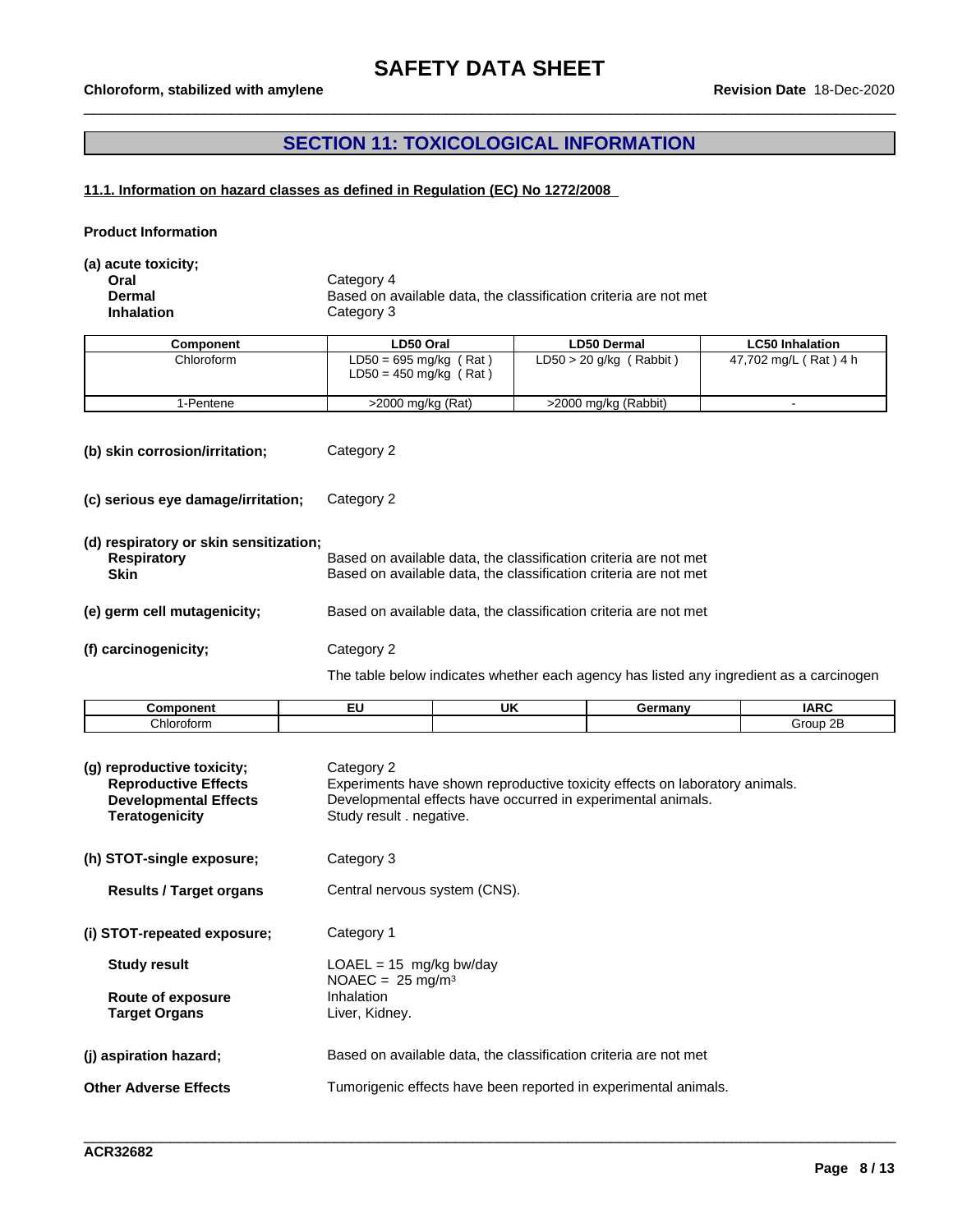## \_\_\_\_\_\_\_\_\_\_\_\_\_\_\_\_\_\_\_\_\_\_\_\_\_\_\_\_\_\_\_\_\_\_\_\_\_\_\_\_\_\_\_\_\_\_\_\_\_\_\_\_\_\_\_\_\_\_\_\_\_\_\_\_\_\_\_\_\_\_\_\_\_\_\_\_\_\_\_\_\_\_\_\_\_\_\_\_\_\_\_\_\_\_ **Chloroform, stabilized with amylene Revision Date** 18-Dec-2020

**Symptoms / effects,both acute and** Symptoms of overexposure are dizziness, headache, tiredness, nausea, unconsciousness, **delayed** cessation of breathing. Causes central nervous system depression.

#### **11.2. Information on other hazards**

| <b>Endocrine Disrupting Properties</b> | Assess endocrine disrupting properties for human health. This product does not contain any<br>known or suspected endocrine disruptors. |
|----------------------------------------|----------------------------------------------------------------------------------------------------------------------------------------|
|                                        |                                                                                                                                        |

## **SECTION 12: ECOLOGICAL INFORMATION**

## **12.1. Toxicity**

**Ecotoxicity effects** Do not empty into drains. The product contains following substances which are hazardous for the environment. Contains a substance which is:. Harmful to aquatic organisms.

| Component  | <b>Freshwater Fish</b>                                                                                                                                                                                                                                           | <b>Water Flea</b>      | <b>Freshwater Algae</b> |
|------------|------------------------------------------------------------------------------------------------------------------------------------------------------------------------------------------------------------------------------------------------------------------|------------------------|-------------------------|
| Chloroform | $LC50: = 300$ mg/L, 96h static<br>(Poecilia reticulata)<br>$LC50: = 18$ mg/L, 96h<br>flow-through (Lepomis<br>macrochirus)<br>$LC50: = 18$ mg/L, 96h<br>flow-through (Oncorhynchus<br>mykiss)<br>$LC50: = 71$ mg/L, 96h<br>flow-through (Pimephales<br>promelas) | $EC50 = 28.9$ mg/L/48h | $EC50 = 560$ mg/L/48h   |

| Component  | <b>Microtox</b>                               | <b>M-Factor</b> |
|------------|-----------------------------------------------|-----------------|
| Chloroform | Photobacterium phosphoreum: EC50 = 520 mg/L/5 |                 |
|            | mın                                           |                 |
|            | Photobacterium phosphoreum: $EC50 = 670$      |                 |
|            | mg/L/15 min                                   |                 |
|            | Photobacterium phosphoreum: EC50 = 670        |                 |
|            | mg/L/30min                                    |                 |

| 12.2. Persistence and degradability<br><b>Persistence</b><br>Degradation in sewage<br>treatment plant | Product is biodegradable<br>Persistence is unlikely, based on information available.<br>water treatment plants. | Contains substances known to be hazardous to the environment or not degradable in waste                                                                                                     |
|-------------------------------------------------------------------------------------------------------|-----------------------------------------------------------------------------------------------------------------|---------------------------------------------------------------------------------------------------------------------------------------------------------------------------------------------|
| 12.3. Bioaccumulative potential                                                                       | Bioaccumulation is unlikely                                                                                     |                                                                                                                                                                                             |
| Component                                                                                             | log Pow                                                                                                         | <b>Bioconcentration factor (BCF)</b>                                                                                                                                                        |
| Chloroform                                                                                            | 2                                                                                                               | $1.4 - 13$                                                                                                                                                                                  |
| 1-Pentene                                                                                             | 2.66                                                                                                            | No data available                                                                                                                                                                           |
| 12.4. Mobility in soil                                                                                | air                                                                                                             | The product contains volatile organic compounds (VOC) which will evaporate easily from all<br>surfaces Will likely be mobile in the environment due to its volatility. Disperses rapidly in |
| 12.5. Results of PBT and vPvB<br>assessment                                                           | and very bioaccumulative (vPvB).                                                                                | Substance is not considered persistent, bioaccumulative and toxic (PBT) / very persistent                                                                                                   |
| 12.6. Endocrine disrupting<br>properties<br><b>Endocrine Disruptor Information</b>                    | This product does not contain any known or suspected endocrine disruptors                                       |                                                                                                                                                                                             |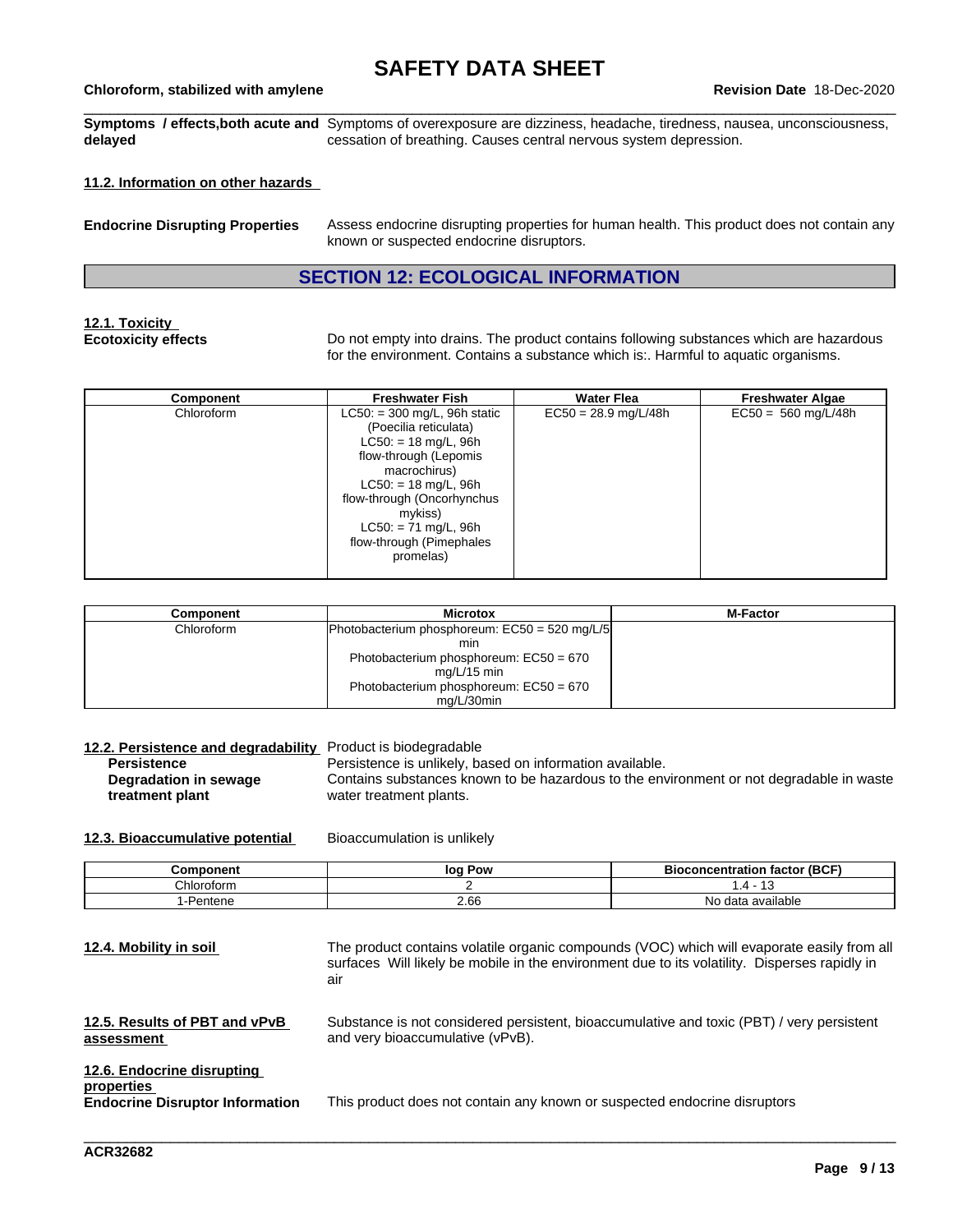# **12.7. Other adverse effects**

**Persistent Organic Pollutant** This product does not contain any known or suspected substance **Ozone Depletion Potential** This product does not contain any known or suspected substance

## **SECTION 13: DISPOSAL CONSIDERATIONS**

### **13.1. Waste treatment methods Waste from Residues/Unused Products** Waste is classified as hazardous. Dispose of in accordance with the European Directives on waste and hazardous waste. Dispose of in accordance with local regulations. **Contaminated Packaging** Dispose of this container to hazardous or special waste collection point. **European Waste Catalogue (EWC)** According to the European Waste Catalog, Waste Codes are not product specific, but application specific. **Other Information** Do not flush to sewer. Waste codes should be assigned by the user based on the application for which the product was used. Do not empty into drains.

### **SECTION 14: TRANSPORT INFORMATION**

#### **IMDG/IMO**

| 14.1. UN number<br>14.2. UN proper shipping name<br>14.3. Transport hazard class(es)<br>14.4. Packing group | <b>UN1888</b><br>Chloroform<br>6.1<br>Ш |
|-------------------------------------------------------------------------------------------------------------|-----------------------------------------|
| ADR                                                                                                         |                                         |
| 14.1. UN number<br>14.2. UN proper shipping name<br>14.3. Transport hazard class(es)<br>14.4. Packing group | <b>UN1888</b><br>Chloroform<br>6.1<br>Ш |
| IATA                                                                                                        |                                         |
| 14.1. UN number<br>14.2. UN proper shipping name<br>14.3. Transport hazard class(es)<br>14.4. Packing group | <b>UN1888</b><br>Chloroform<br>6.1<br>Ш |
| 14.5. Environmental hazards                                                                                 | No hazards identified                   |
| 14.6. Special precautions for user                                                                          | No special precautions required         |
| 14.7. Maritime transport in bulk<br>according to IMO instruments                                            | Not applicable, packaged goods          |

## **SECTION 15: REGULATORY INFORMATION**

#### **15.1. Safety, health and environmental regulations/legislation specific for the substance or mixture**

#### **International Inventories**

X = listed, Europe (EINECS/ELINCS/NLP), U.S.A. (TSCA), Canada (DSL/NDSL), Philippines (PICCS), China (IECSC), Japan (ENCS), Australia (AICS), Korea (ECL).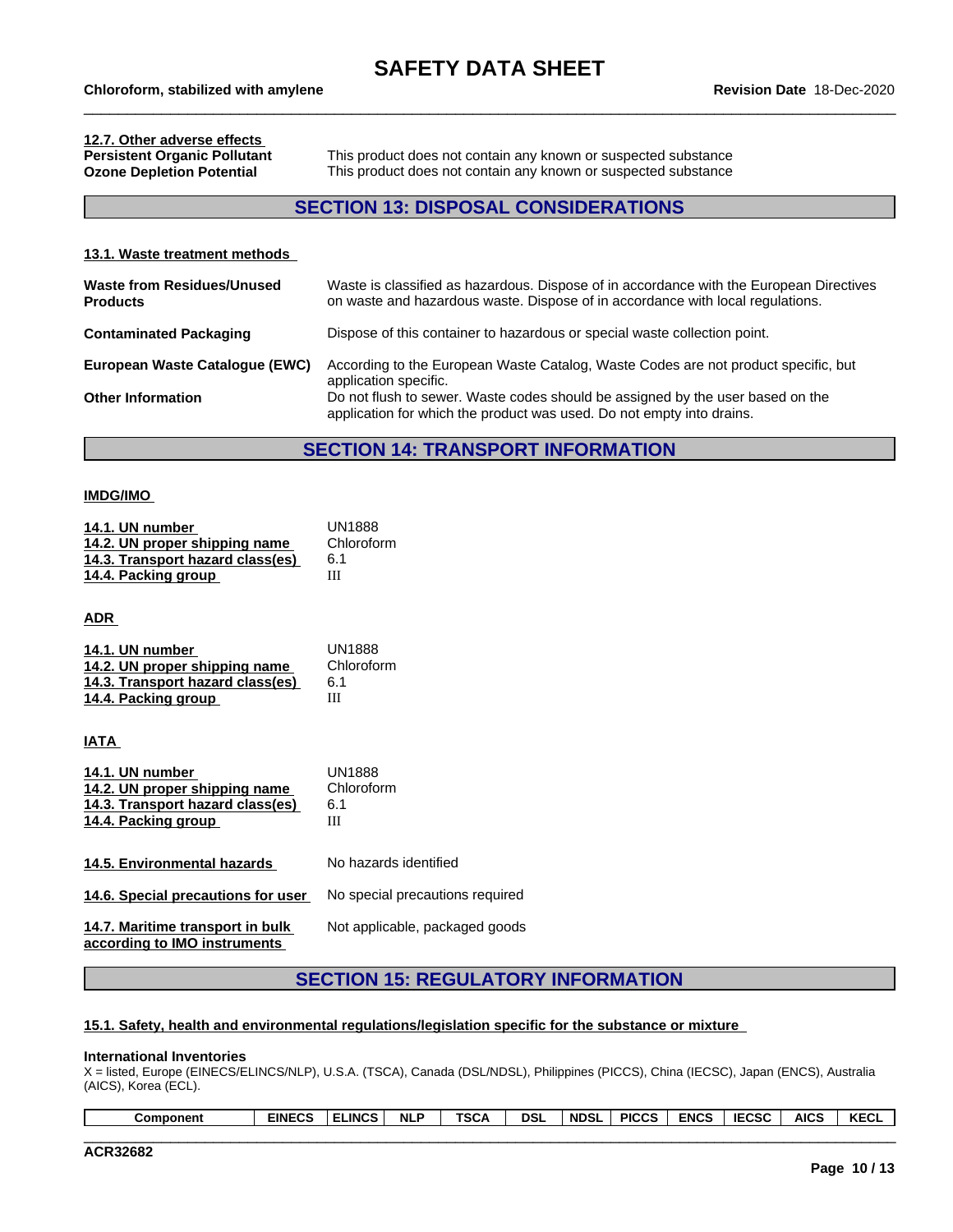## \_\_\_\_\_\_\_\_\_\_\_\_\_\_\_\_\_\_\_\_\_\_\_\_\_\_\_\_\_\_\_\_\_\_\_\_\_\_\_\_\_\_\_\_\_\_\_\_\_\_\_\_\_\_\_\_\_\_\_\_\_\_\_\_\_\_\_\_\_\_\_\_\_\_\_\_\_\_\_\_\_\_\_\_\_\_\_\_\_\_\_\_\_\_ **Chloroform, stabilized with amylene Revision Date** 18-Dec-2020

| Chloroform     | 200-663-8 |  |  |     | . . |                            |               |
|----------------|-----------|--|--|-----|-----|----------------------------|---------------|
| 1-Pentene<br>. | 203-694-5 |  |  | . . | . . | $\sim$ $\sim$<br>$\lambda$ | KE<br>$-2802$ |
|                |           |  |  |     |     |                            |               |

#### **Note**

Amylene is used as a stabilizer, but there is evidence that it may not prevent phosgene generation.Chloroform stabilized with amylene should be tested for phosgene content.

| <b>Component</b> | REACH (1907/2006) - Annex XIV -<br><b>Substances Subject to</b><br>Authorization | REACH (1907/2006) - Annex XVII -  <br> Restrictions on Certain Dangerous   1907/2006) article 59 - Candidate  <br><b>Substances</b> | <b>REACH Regulation (EC</b><br>List of Substances of Very High<br><b>Concern (SVHC)</b> |
|------------------|----------------------------------------------------------------------------------|-------------------------------------------------------------------------------------------------------------------------------------|-----------------------------------------------------------------------------------------|
| Chloroform       |                                                                                  | Use restricted. See item 32.                                                                                                        |                                                                                         |
|                  |                                                                                  | (see                                                                                                                                |                                                                                         |
|                  |                                                                                  | http://eur-lex.europa.eu/LexUriServ/L                                                                                               |                                                                                         |
|                  |                                                                                  | exUriServ.do?uri=CELEX:32006R190                                                                                                    |                                                                                         |
|                  |                                                                                  | 7.EN.NOT for restriction details)                                                                                                   |                                                                                         |

#### Regulation (EC) No 649/2012 of the European Parliament and of the Council of 4 July 2012 concerning the export and **import of dangerous chemicals**

| Component                              | <b>ANNEX I - PART 1</b><br>List of chemicals subject to List of chemicals qualifying List of chemicals subject to<br>export notification<br>procedure<br>(referred to in Article 8) | <b>ANNEX I - PART 2</b><br>for PIC notification<br>(referred to in Article 11) | <b>ANNEX I - PART 3</b><br>the PIC procedure<br>(referred to in Articles 13<br>and $14$ ) |
|----------------------------------------|-------------------------------------------------------------------------------------------------------------------------------------------------------------------------------------|--------------------------------------------------------------------------------|-------------------------------------------------------------------------------------------|
| Chloroform<br>$67 - 66 - 3$ ( $> 99$ ) | $b$ — ban (for the category or<br>categories concerned)<br>$i(2)$ — industrial chemical for<br>public                                                                               |                                                                                |                                                                                           |

https://eur-lex.europa.eu/legal-content/EN/TXT/?uri=CELEX%3A32012R0649&qid=1604065742303.

#### **National Regulations**

#### **WGK Classification** See table for values

| <b>Component</b> | <b>(VwVwS)</b><br><b>Water Classification</b><br>ermanvٿ | Luft Class<br>TA-I<br>Germanv                 |
|------------------|----------------------------------------------------------|-----------------------------------------------|
| ∩hloroform       | WGK 3                                                    | Class<br>ma/m·<br>(Massenkonzentration)<br>∠∪ |
| 1-Pentene        | WGK2                                                     |                                               |

| .<br>ш<br>ет        | <b>INRS</b><br>$\overline{\phantom{a}}$<br>rance<br>diseases<br>occupational<br>ables<br>О                                         |
|---------------------|------------------------------------------------------------------------------------------------------------------------------------|
| Chlor<br>.<br>oforr | DC.<br>$\cdots$<br>$\sim$<br>$\overline{\phantom{a}}$<br>nnelles<br>ableaux<br>otess<br>nro<br>aaladies:<br>∣M⊬<br>R<br>uca<br>. . |

**UK** - Take note of Control of Substances Hazardous to Health Regulations (COSHH) 2002 and 2005 Amendment

Take note of Directive 94/33/EC on the protection of young people at work

Take note of Dir 92/85/EC on the protection of pregnant and breastfeeding women at work

#### **15.2. Chemical safety assessment**

A Chemical Safety Assessment/Report (CSA/CSR) has not been conducted

## **SECTION 16: OTHER INFORMATION**

\_\_\_\_\_\_\_\_\_\_\_\_\_\_\_\_\_\_\_\_\_\_\_\_\_\_\_\_\_\_\_\_\_\_\_\_\_\_\_\_\_\_\_\_\_\_\_\_\_\_\_\_\_\_\_\_\_\_\_\_\_\_\_\_\_\_\_\_\_\_\_\_\_\_\_\_\_\_\_\_\_\_\_\_\_\_\_\_\_\_\_\_\_\_

#### **Full text of H-Statements referred to undersections 2 and 3**

H302 - Harmful if swallowed H332 - Harmful if inhaled H315 - Causes skin irritation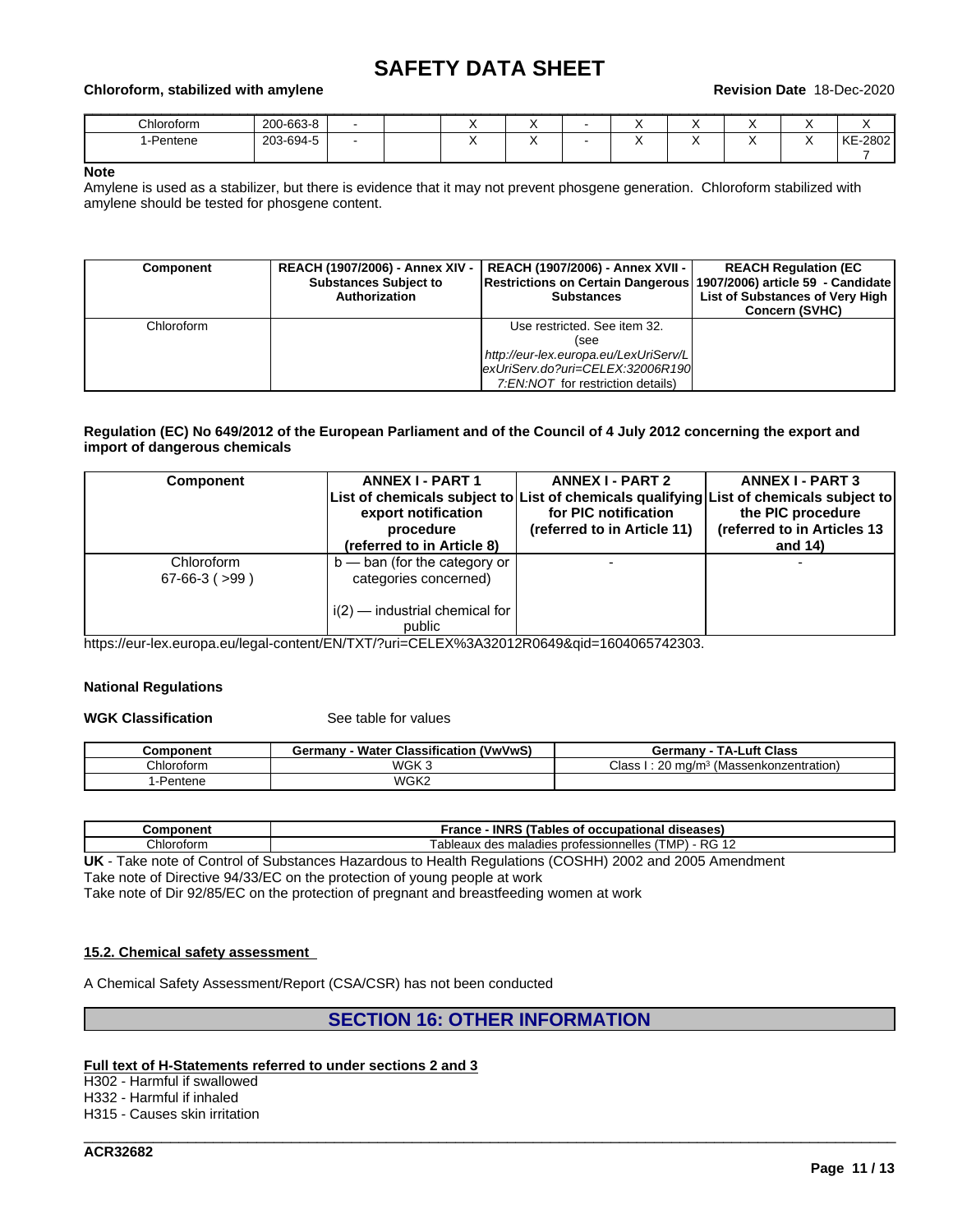## \_\_\_\_\_\_\_\_\_\_\_\_\_\_\_\_\_\_\_\_\_\_\_\_\_\_\_\_\_\_\_\_\_\_\_\_\_\_\_\_\_\_\_\_\_\_\_\_\_\_\_\_\_\_\_\_\_\_\_\_\_\_\_\_\_\_\_\_\_\_\_\_\_\_\_\_\_\_\_\_\_\_\_\_\_\_\_\_\_\_\_\_\_\_ **Chloroform, stabilized with amylene Revision Date** 18-Dec-2020

H319 - Causes serious eye irritation H351 - Suspected of causing cancer H361d - Suspected of damaging the unborn child H336 - May cause drowsiness or dizziness H372 - Causes damage to organs through prolonged or repeated exposure H224 - Extremely flammable liquid and vapor H304 - May be fatal if swallowed and enters airways H331 - Toxic if inhaled H412 - Harmful to aquatic life with long lasting effects **Legend Key literature references and sources for data** https://echa.europa.eu/information-on-chemicals Suppliers safety data sheet, Chemadvisor - LOLI, Merck index, RTECS **Training Advice** Chemical hazard awareness training, incorporating labelling, Safety Data Sheets (SDS), Personal Protective Equipment (PPE) and hygiene. **CAS** - Chemical Abstracts Service **TSCA** - United States Toxic Substances Control Act Section 8(b) Inventory **EINECS/ELINCS** - European Inventory of Existing Commercial Chemical Substances/EU List of Notified Chemical Substances **DSL/NDSL** - Canadian Domestic Substances List/Non-Domestic Substances List **PICCS** - Philippines Inventory of Chemicals and Chemical Substances **ENCS** - Japanese Existing and New Chemical Substances **IECSC** - Chinese Inventory of Existing Chemical Substances **AICS** - Australian Inventory of Chemical Substances<br>**KECL** - Korean Existing and Evaluated Chemical Substances **NZIoC** - New Zealand Inventory of Chemicals **KECL** - Korean Existing and Evaluated Chemical Substances WEL - Workplace Exposure Limit<br>**ACGIH** - American Conference of Governmental Industrial Hygienists **IARC -** International Agency for Research on Cancer **ACGIH - American Conference of Governmental Industrial Hygienists <b>DNEL -** Derived No Effect Level **Predicted No Effect Concentration (PNEC) RPE** - Respiratory Protective Equipment **LD50** - Lethal Dose 50% **LC50** - Lethal Concentration 50% **EC50** - Effective Concentration 50% **NOEC** - No Observed Effect Concentration **POW** - Partition coefficient Octanol: Water<br> **PBT** - Persistent, Bioaccumulative, Toxic **PBT** - **PPT** - very Persistent, very Bioaccumulative, Toxic **vPvB** - very Persistent, very Bioaccumulative **ADR** - European Agreement Concerning the International Carriage of Dangerous Goods by Road **ICAO/IATA** - International Civil Aviation Organization/International Air Transport Association **IMO/IMDG** - International Maritime Organization/International Maritime Dangerous Goods Code **MARPOL** - International Convention for the Prevention of Pollution from Ships **OECD** - Organisation for Economic Co-operation and Development **ATE** - Acute Toxicity Estimate **BCF** - Bioconcentration factor 100

Use of personal protective equipment, covering appropriate selection, compatibility, breakthrough thresholds, care, maintenance, fit and standards.

First aid for chemical exposure, including the use of eye wash and safety showers.<br>Chemical incident response training.

Fire prevention and fighting, identifying hazards and risks, static electricity, explosive atmospheres posed by vapours and dusts.

| Creation Date           | 20-Oct-2009           |  |
|-------------------------|-----------------------|--|
| Revision Date           | 18-Dec-2020           |  |
| <b>Revision Summary</b> | Update to CLP Format. |  |

## **This safety data sheet complies with the requirements of Regulation (EC) No. 1907/2006 COMMISSION REGULATION (EU) 2020/878 amending Annex II to Regulation (EC) No 1907/2006**

**Disclaimer**

The information provided in this Safety Data Sheet is correct to the best of our knowledge, information and belief at the date of its publication. The information given is designed only as a guidance for safe handling, use, processing, storage, transportation, disposal and release and is not to be considered a warranty or quality specification. The information relates only to the specific material designated and may not be valid for such material used in combination with any other **materials or in any process, unless specified in the text**